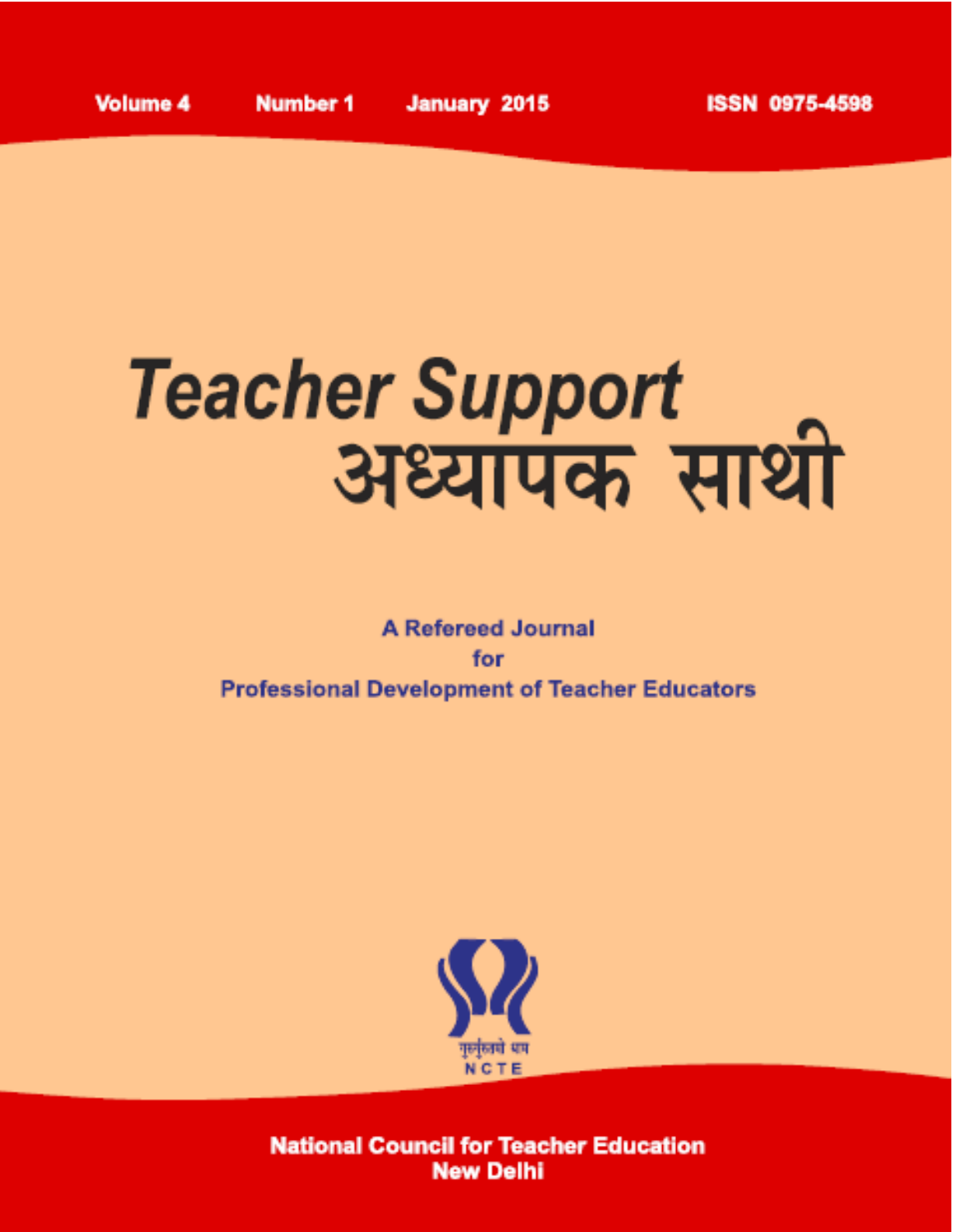### TEACHER SUPPORT

[ISSN 0975-4598]

#### **AIMS AND SCOPE**

*Teacher Support* (a bilingual journal in Hindi and English) is a peer reviewed National Journal published by the National Council for Teacher Education (NCTE), New Delhi (a statutory body of Government of India) three times a year, viz. in January, May and September. It aims at engaging with innovations, experimentation, critical reflections, reviews, action research and best practices and their interfaces at different levels of education and teacher education. It also intends to create a forum for academic discussions, debates and other forms of exchange of ideas in teacher education among different stakeholders.

To realize these aims, the journal invites reflective articles, research papers (action research based), critical reviews, best practices, book reviews, innovations or experimentations and issues and concerns in a variety of areas involving professional development of teachers and teacher educators, experiential accounts of educational practitioners, and ethical and quality concerns in teacher education. Views expressed by authors belong to them, and not to NCTE.

#### **EDITORIAL ADVISORY BOARD**

**SVS Chaudhary** (former VCP, NCTE), IGNOU, New Delhi, Email: [svschoudhary@ignou.ac.in](mailto:svschoudhary@ignou.ac.in) **Sangeeta Chauhan,** GGSIPU, New Delhi Email: [Chauhan.dr@gmail.com](mailto:Chauhan.dr@gmail.com) **Venita Kaul,** Ambedkar University Delhi, Delhi, Email: [vkaul54@gmail.com](mailto:vkaul54@gmail.com) **Lokesh Koul,** (Retd.), H.P. University, Shimla **R.S. Khan** (former VCP, NCTE), Jamia Millia Islamia, New Delhi, Email: [khan.farida@gmail.com](mailto:khan.farida@gmail.com) **Ameeta Mehra,** The Gnostic Centre, Delhi, Email: [ameetamehra@hotmail.com](mailto:ameetamehra@hotmail.com) **S.R. Mittal,** CIE, University of Delhi, Delhi, Email: [srmittal@gmail.com](mailto:srmittal@gmail.com) **H.R. Nagendra,** SVyasa Yoga University, Bangalore, Email: [hrnagendra1943@gmail.com](mailto:hrnagendra1943@gmail.com) **Bhujendra N. Panda,** RIE, NCERT, Bhubaneswar, Email: [bnpanda38@hotmail.com](mailto:bnpanda38@hotmail.com) **Pranati Panda,** NUEPA, New Delhi, Email: [pranatipanda@nuepa.org](mailto:pranatipanda@nuepa.org) **P.I. Sabbu,** Central Board of Secondary Education, New Delhi, Email: [pisabu@cbse.gov.in](mailto:pisabu@cbse.gov.in) **Ramesh Sharma,** CEMCA, New Delhi, Email: [rcs.cemca@gmail.com](mailto:rcs.cemca@gmail.com) **R.S. Shukla,** former Principal, Vidya Bhawan, Udaipur, Email: [rsshukla2007@gmail.com](mailto:rsshukla2007@gmail.com) **Rampal Singh,** All India Primary Teachers Federation, New Delhi, Email: [aiptfindia@yahoo.com](mailto:aiptfindia@yahoo.com) **Sunita Tanwar,** Delhi Public School, Dwarka, Delhi, Email: [dpsdwarka@rediffmail.com](mailto:dpsdwarka@rediffmail.com) **Vanlalhruaii,** Institute of Advanced Studies in Education, Aizawl, Email: [vanlalhruaii.vansons@gmail.com](mailto:vanlalhruaii.vansons@gmail.com) **Sashiranjan Yadav,** Indian Institute of Teacher Education, Gandhi Nagar, Email: [info@iite.ac.in](mailto:info@iite.ac.in) **Santosh Panda,** Chairperson, NCTE, New Delhi (*Chair of EAB*), Email: [cp@ncte-india.org](mailto:cp@ncte-india.org)

#### **EDITORS**

**D.R. Goel,** Maharaja Sayajirao University, Vadodara, Email: [goel\\_d\\_r34@rediffmail.com](mailto:goel_d_r34@rediffmail.com) **Harjeet Kaur Bhatia,** Jamia Millia Islamia, New Delhi, Email: [harjeetkaurbhatia@gmail.com](mailto:harjeetkaurbhatia@gmail.com)

#### **ASSOCIATE EDITORS**

**Amarendra Behera,** CIET, NCERT, New Delhi, Email: [behera.ciet@gmail.com](mailto:behera.ciet@gmail.com) **Anjali Sharma,** Tezpur Central University, Tezpur, Email: [sanjali3003@gmail.com](mailto:sanjali3003@gmail.com)

#### **EDITING MANAGER**

**Rakesh Tomar,** Under Secretary (Academic), NCTE. Email: [us\\_cdn@ncte-india.org](mailto:us_cdn@ncte-india.org) Published by **Juglal Singh,** Member Secretary, NCTE, New Delhi 110 002, India. Email: [ms@ncte-india.org](mailto:us_cdn@ncte-india.org)

#### **EDITORIAL CORRESPONDENCE**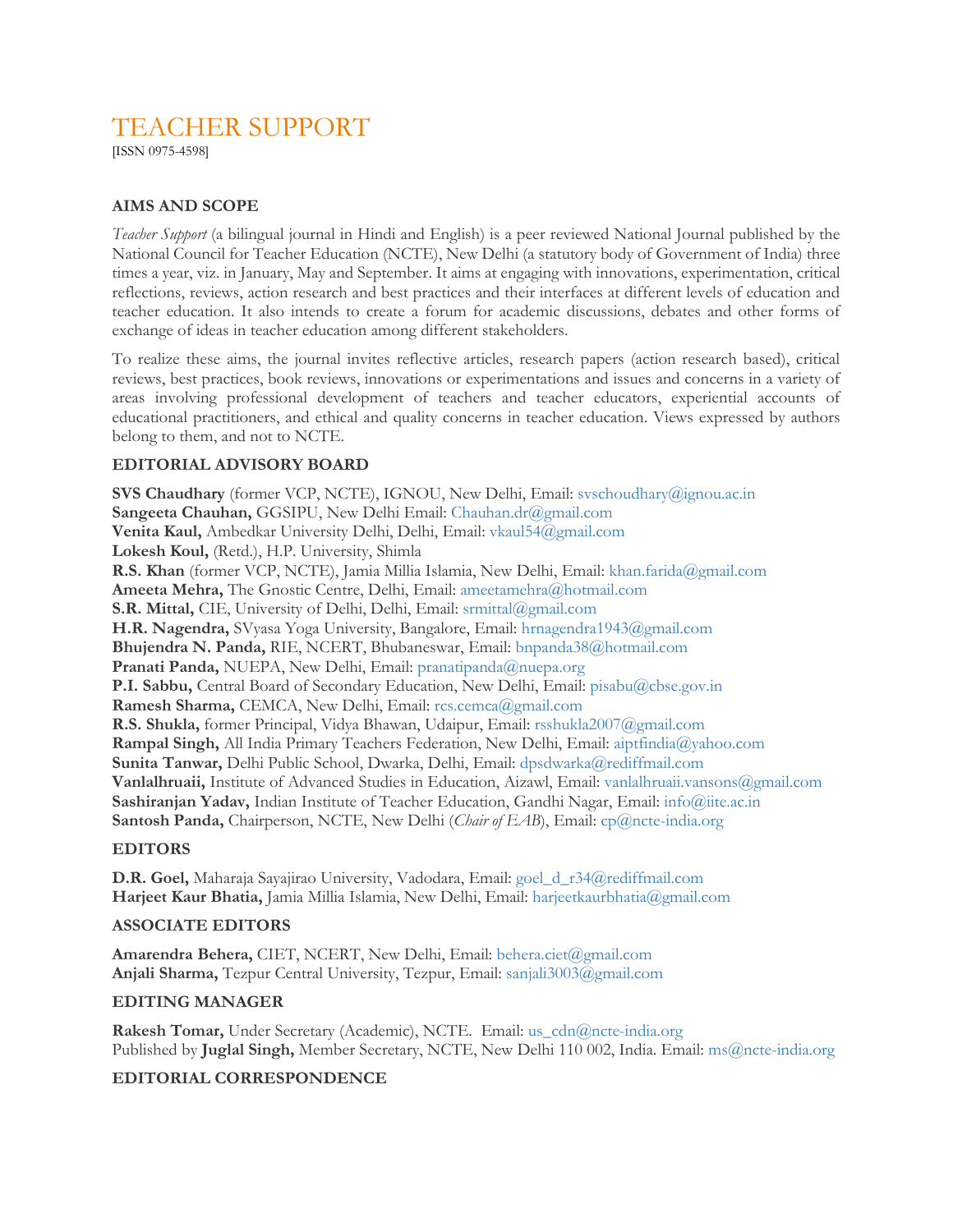All papers, book reviews, and subscription should be addressed to: Editing Manager, *Teacher Support*, NCTE, Hans Bhawan (Wing II), 1, Bahadur Shah Zafar Marg, New Delhi-110002, India. (Email: [us\\_cdn@ncte](mailto:us_cdn@ncte-india.org)[india.org](mailto:us_cdn@ncte-india.org) with a copy to  $cp(\theta)$ ncte-india.org)

#### **ABSTRACTING/INDEXING**

IJTE is being abstracted and/or indexed internationally.

#### **GUIDELINES FOR CONTRIBUTORS**

The Editorial Board invites articles, research papers, book reviews and commentaries on contemporary issues in a variety of areas including professional development of teachers and teacher educators, experiential accounts of practitioners, action research, innovative practices in education/teacher education, policy, planning, administration and quality concerns in teacher education. Any local contextualisation must be explained and defined so that an international readership can clearly follow the argument. Please ensure to avoid all stereotypes with regard to class, gender, caste, race, among others.

While submitting the paper, the author is required to give a disclaimer that the same has not been published or sent for publication in any medium (print, electronic or optical) elsewhere. The contribution of paper (Word file by email) should be submitted to the **Editing Manager, Teacher Support,** NCTE, Hans Bhawan (Wing II),1, Bahadur Shah Zafar Marg, New Delhi-110002 (Email: [us\\_cdn@ncte-india.org\)](mailto:us_cdn@ncte-india.org)

**Peer Review:**All contributions submitted for publication are subject to peer review. To enable anonymous refereeing, authors are requested to submit their personal details like: name, e-mail ID, institution and address etc. on a separate sheet and certainly not on the text of the paper submitted for publication.

**Papers:** Research papers, articles/critical reviews etc. should be within 4000 to 6000 words; reviews of books and other educational materials should be 1000-1500 words. It should be neatly typed on one side of A4 size paper with one and the half spacing, Times New Roman font size 11, for word processing. The general organization of the paper should be: "abstract" of about 100-150 words (in Times New Roman font size 9 in italics with single space); the main paper (Introduction, including research review; Objectives; Hypotheses, if any; Method including i) research method, ii) population and sample, iii) tools and techniques, iv) procedure; Analysis and Results; Discussion; References; Appendix, if any. Conceptual/reflective papers should have at least three sections: i) Background/ Introduction; ii) Main section with sub-sections; and iii) Discussions/ Implications (and References). A brief about the author(s) including full address, email, etc. be given at the end of the paper in about 50-100 words each. (In this regard, the Teacher Support document template may be obtained and referred to available on the website: [www.ncte-india.org\)](http://www.ncte-india.org/).

#### **HOW TO ORDER**

Please send Bank Draft drawn in favour of "National Council for Teacher Education", payable at Syndicate Bank, 124, Players Building, Delhi Secretariat Branch, New Delhi-1110002, India (or money transfer to Account Number 603010110003240 and IFS code BKID0006030, Bank of India, Hans Bhawan, Bahadur Shah Zafar Marg, Tilak Bridge, New Delhi-110002, India) to:

*Incharge Library, NCTE, Hans Bhawan (Wing II), 1, Bahadur Shah Zafar Marg, New Delhi-110002, India*. Tel: +91-11-23370176; Fax: +91-11-23379980 (Email: publications@ncte-india.org).

#### **SUBSCRIPTION RATES**

Institutional: *Indian* 1500 INR; *Foreign* 150 US\$ (Rs. 500/\$ 50 single copy) Individual: *Indian* 500 INR; *Foreign 5*0 US\$ (Rs. 200/\$ 25 single copy)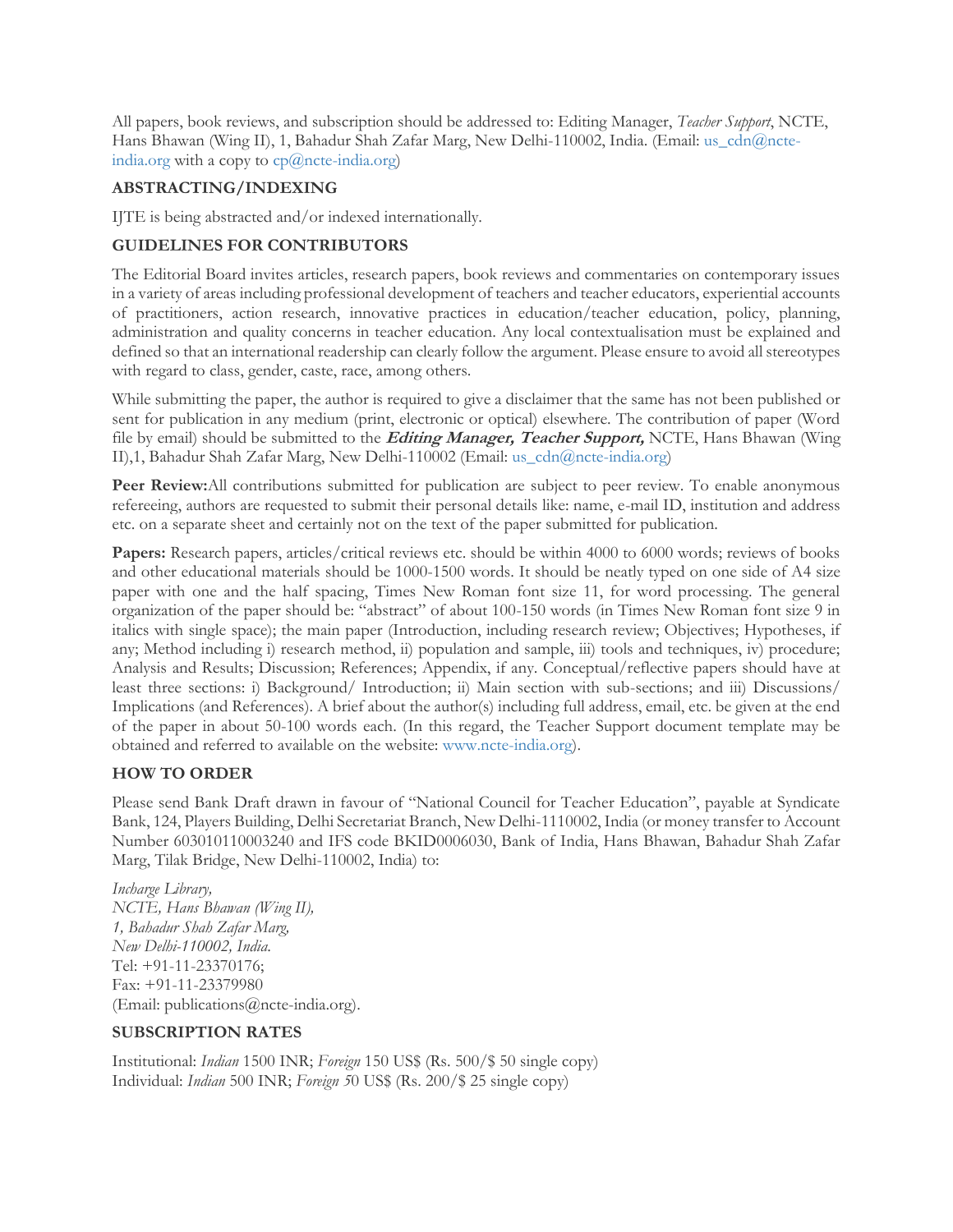Subscription amount to be sent through Bank Draft drawn in favour of "National Council for Teacher Education", payable at Syndicate Bank, 124, Players Building, Delhi Secretariat Branch, New Delhi-1110002, India (or money transfer to Account Number 603010110003240 and IFS code BKID0006030, Bank of India, Hans Bhawan, Bahadur Shah Zafar Marg, New Delhi-110002, India) to: Editing Manager, Teacher Support, NCTE, Hans Bhawan (Wing II), 1, Bahadur Shah Zafar Marg, New Delhi-110002, India. Tel: +91-11- 23370129; Fax: +91-11-23379980 (Email: [us\\_cdn@ncte-india.org\)](mailto:us_cdn@ncte-india.org)

#### **JOURNAL PUBLICATIONS OF NCTE**

#### **Annual subscription to Journals (published 3 times <sup>a</sup> year):**

1. **Indian Journal of Teacher Education** *(Peer-reviewed international research journal)* (ISSN 2349-6355). *Institutional: Rs 2000, US \$ 150 Individual: Rs 600, US \$60*

#### 2. **Anweshika: Journal of Teacher Education** *(Peer-reviewed research journal in Hindi)* (ISSN 0974-7702). *Institutional: Rs 2000, US \$ 150*

*Individual: Rs 600, US \$60*

#### 3. **Teacher Support**

*(Peer-reviewed bi-lingual journal)* (ISSN 0975-4598). *Institutional: Rs 1500, US \$ 150 Individual: Rs 500, US \$50*